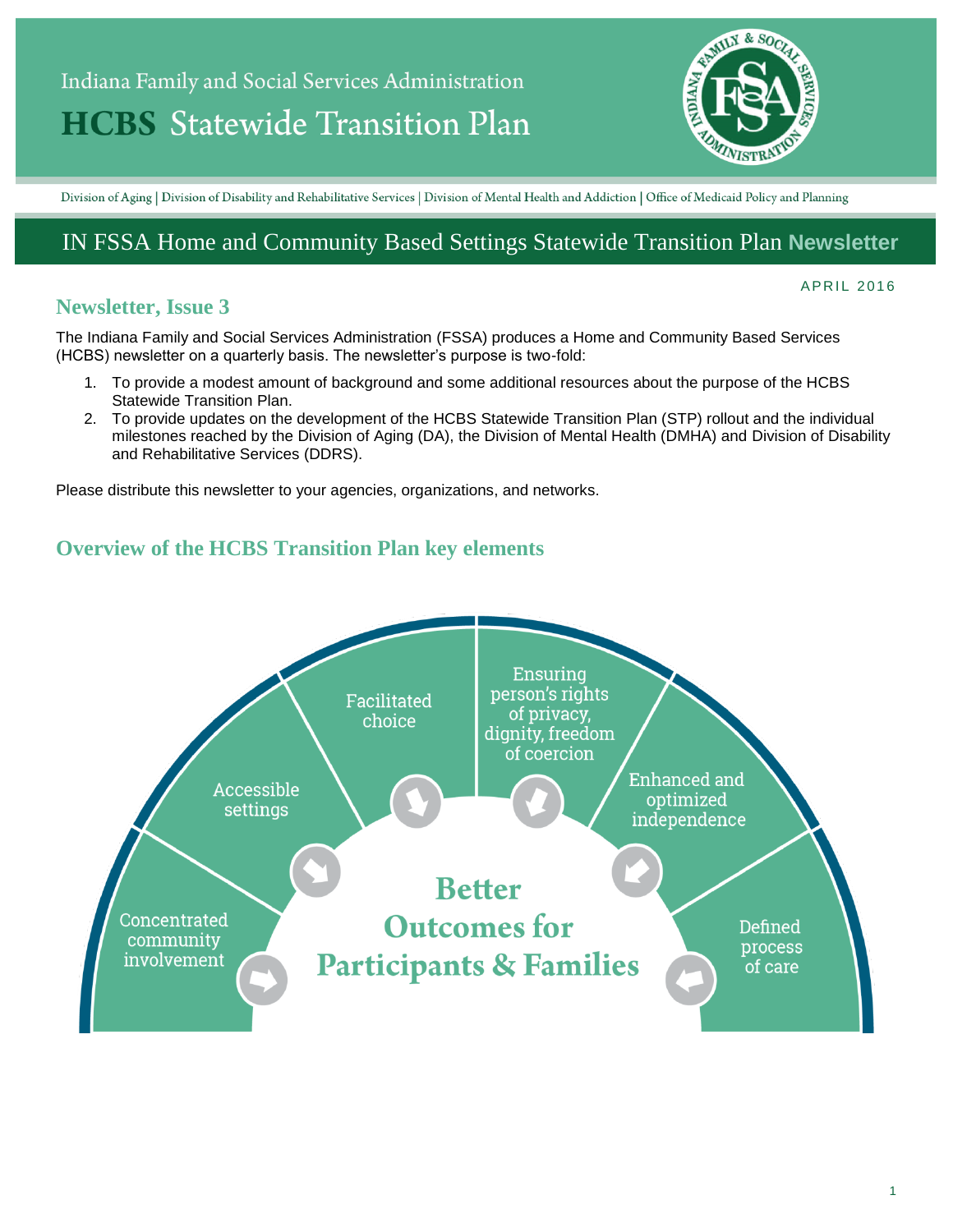# **UPDATE: Statewide Transition Plan Public Comment Period**

*In March of 2014, the Centers for Medicare and Medicaid Services established the HCBS Final Rule, which set forth new requirements for several Medicaid authorities under which states may provide home and community-based long-term services and supports. The intent of the new rule is to ensure that people receiving services through the HCBS waiver programs operated by the State of Indiana receive services in the most integrated settings. The settings include both residential and non-residential settings where services through the waiver program are received. The end goal is to truly enhance the quality of HCBS and provide additional protections to individuals that receive services under these Medicaid authorities. The Indiana Family and Social Services Administration is working to maintain compliance through the development of the Statewide Transition Plan, which must be shared for public comment prior to final submission.*

The public comment period for the modified Statewide Transition Plan (STP) is currently under way. FSSA is working with its contractor Public Consulting Group (PCG) to gather comments, provide responses and make recommended changes to the STP, as applicable. PCG is tracking and summarizing all comments before sending them to division leadership for review and response. Each comment will be reviewed individually. In cases in which the state's determination of service approach differs from recommendations provided through public comment, the additional evidence and rationale that the state used to confirm the determination will be added to the modified the plan. The summary of comments, in addition to a summary of modifications made in response to the public comments will be added and submitted to the Centers for Medicare and Medicaid Services (CMS) by April 30, 2016. Following submission, the updated plan will be posted on the **FSSA** [HCBS Final Rule webpage.](https://secure.in.gov/fssa/4917.htm) The final version of the STP will remain posted to the FSSA website for the duration of the transition period, which ends March 17, 2019.

# **FSSA Division Updates**

## *Division of Aging (DA)*

## **Division of Aging: Rule Writing Efforts Underway**

When CMS released the HCBS Final Rule in early 2014, it emphasized that states needed to start their systemic assessments by reviewing and amending the rules, policies, waiver language and survey tools to ensure compliance with the new CMS HCBS Rule. The Division of Aging (DA) had already been working on 455 IAC 2.1, the rule popularly known as the "Aging Rule", but changed direction following release of the Rule to incorporate requirements of the CMS rule. The draft rule has not been released for formal comment yet, but we recently shared a draft version of this rule with our partner stakeholder groups for preliminary review and comment.

Stakeholders were quick to recognize that the new requirements of the CMS rule potentially conflicted with the State Department of Health Residential Licensing Rule (410 IAC 16.2). They have collaborated with the Indiana State Department of Health (ISDH) to create a work group tasked with reviewing and updating the



residential licensing rule as appropriate. Any changes that may be made to the ISDH rules will have implications for the Aging Rule and for the Statewide Transition Plan.

There is concern that the current rules require Assisted Living (AL) communities to act in an institutional manner that is in conflict with the CMS Rule. The DA will be a regular participant in the discussion of updating the ISDH Rule in order to ensure that we can be responsive as appropriate to the changes that might be planned by the Residential Rules group. The DA needs to make significant decisions soon in order to finalize the Aging Rule and get it formally into the promulgation process, but these decisions are somewhat dependent on the work being done by the residential rules workgroups. The DA will continue to work with representatives of the provider community and other stakeholders on these issues.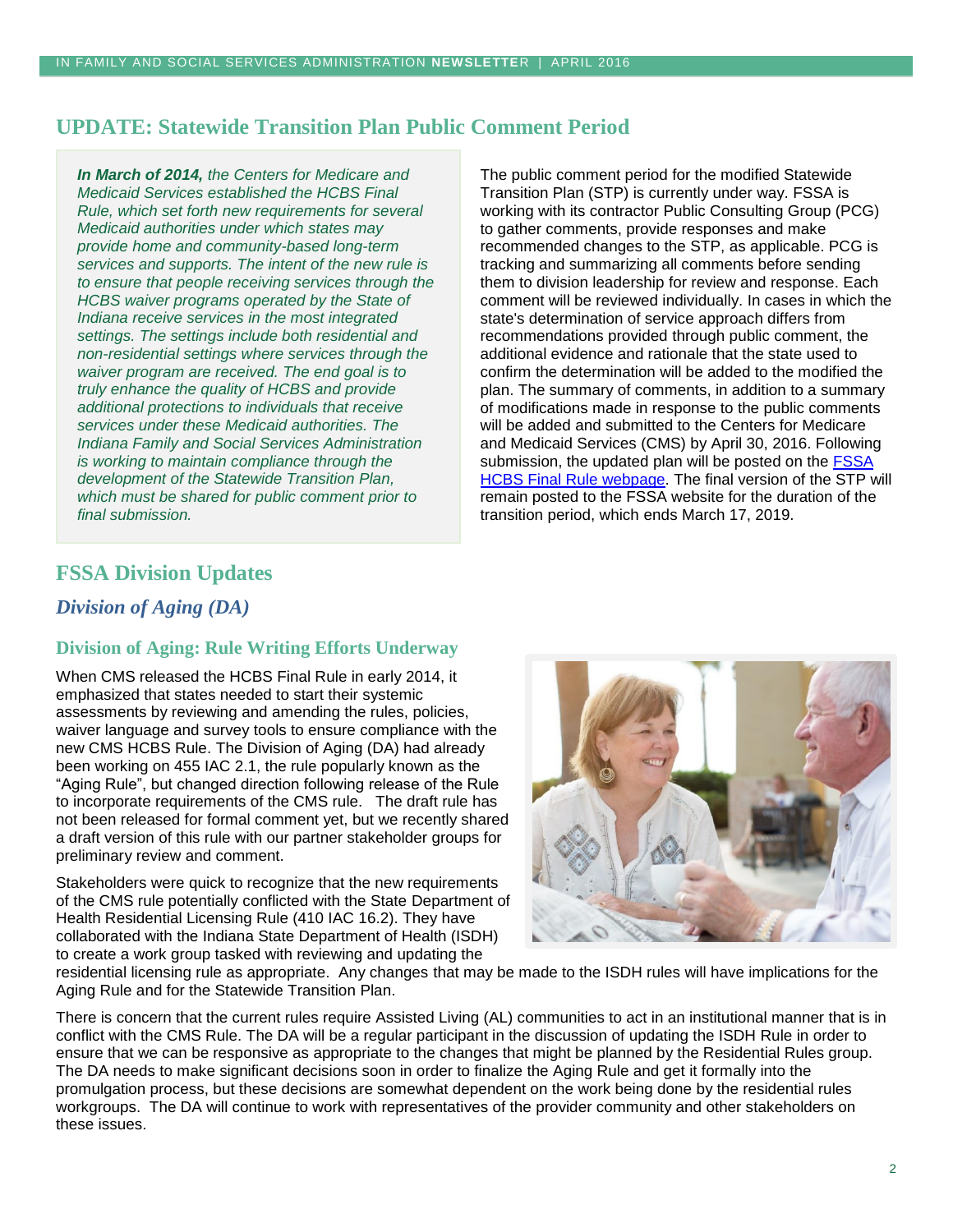#### **UPDATE: Site visits to Division of Aging providers**

FSSA is working with PCG to conduct provider site visits across the state. To date, PCG representatives have visited 37 providers out of an anticipated 141 providers. Site visits in the Northern region began on March 9, 2016. So far, PCG has completed 26 visits out of the 61 anticipated in this region. Site visits in the Central Region began on March 16, 2016. PCG has completed 11 visits out of the 80 anticipated site visits. Consultants will soon begin visits to an anticipated 20 site visits across the Southern region. The PCG team will present its preliminary findings to the Division of Aging at the end of March, and a final report will be written and posted to the FSSA website following completion of all site visits.



## *Division of Mental Health and Addiction (DMHA)*

#### **DMHA Outreach and Training**

The FSSA/DMHA Adult 1915(i) State Evaluation Team recently hosted two information sessions on the CMS HCBS Final Rule and Indiana's HCBS Statewide Transition Plan (STP).The webinar sessions targeted Indiana's network of 25 community mental health centers (CMHCs), which are the exclusive providers of the adult 1915(i) service programs Adult Mental Health Habilitation (AMHH) and Behavioral and Primary Healthcare Coordination (BPHC). The purpose of the

information sessions was to summarize the requirements of the CMS HCBS Final Rule, educate providers on the impact of the Final Rule with regard to the AMHH and BPHC programs, as well as introduce the compliance timeline and action elements of the proposed transition plan. Key features of the proposed STP were shared with provider agencies, including: setting identification; initial assessment, data collection and preliminary compliance designation; remediation plan formats and timeframes; and ongoing monitoring of HCBS compliance. A unique feature of the sessions was the opportunity for provider agencies to ask questions, offer feedback, share concerns and offer suggestions about the proposed action steps and milestones in the STP. Receiving feedback from providers was an opportunity for FSSA/DMHA to partner with HCBS providers in developing the STP.

Several milestones toward HCBS compliance have been reached or are rapidly approaching. The CMHCs have completed self-assessments of their provider owned, controlled or operated (POCO) residential settings. Resident surveys, a vital means by which a member's experience of living at a POCO residential facility, were completed in mid-March 2016, and about 1,000 responses were received. Initial compliance designations for all POCO settings (residential and non-residential) will be complete by May 31, 2016, enabling early implementation of required remediation activities.

#### *Division of Disability and Rehabilitative Services (DDRS)*

## **DDRS Transition Planning**

CMS is requiring states to review and analyze all residential and non-residential settings in which Medicaid HCBS services are delivered and report their findings via the Statewide Transition Plan.

As part of Indiana's Transition Plan, DDRS completed a review of the agency's policies, procedures and other guidance to see if all were compliant with the Final Rule for both residential and non-residential settings. Through this review, DDRS determined that a number of policies and procedures should be updated by the state to ensure overall compliance with the Final Rule. Revisions to policies and procedures will be drafted to ensure compliance.

A special thank you to families, participants and case managers for your involvement with the Division of Disability and Rehabilitative Services' Individual Experience Survey (IES). The IES was closed as of January 31, 2016 with over